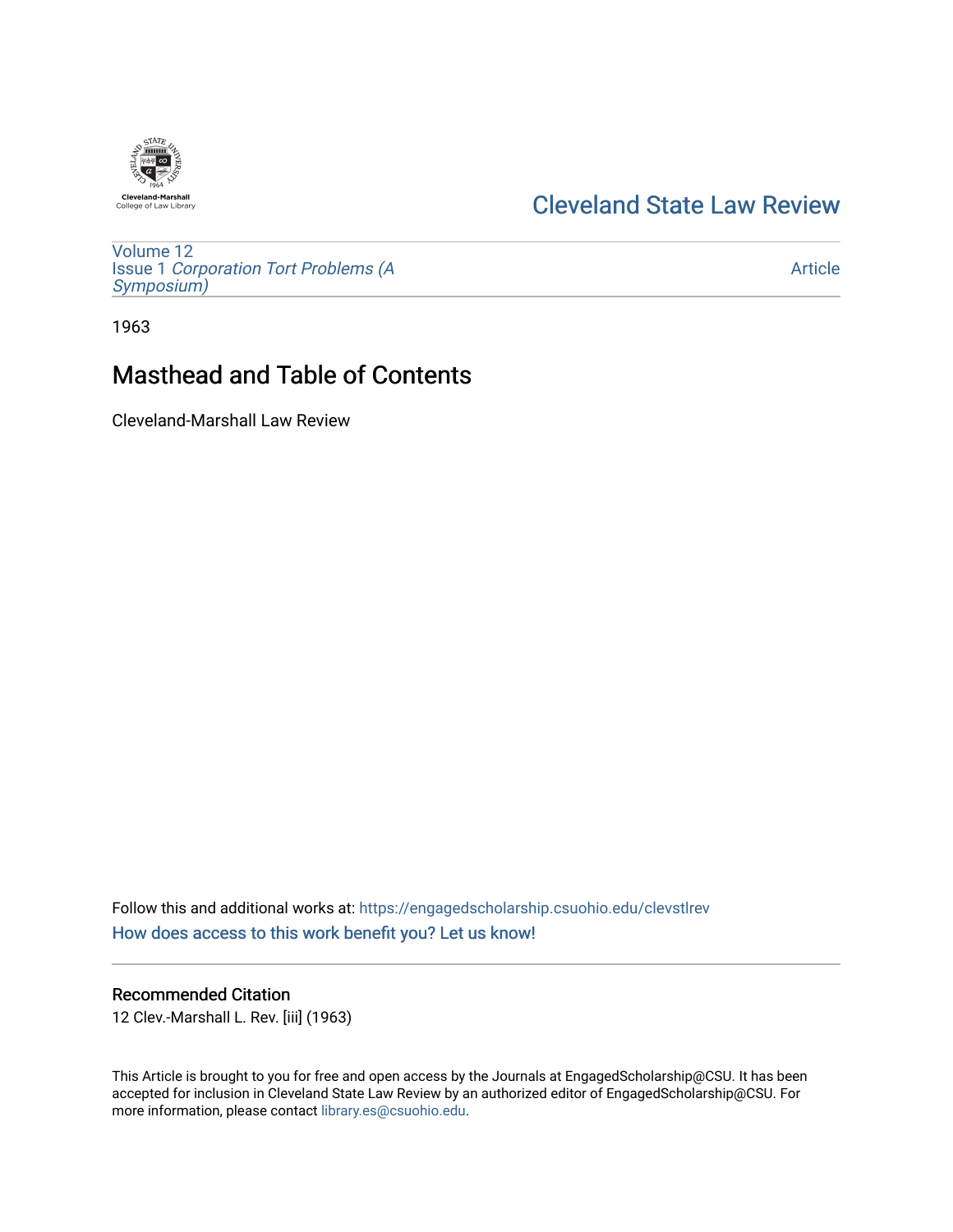### **CLEVELAND-MARSHALL** LAW REVIEW BOARD

Richard H. Burgess *Issue Editor-in-Chief*

*Board of Editors*

| James Jay Brown     | Jerry B. Kraig        |
|---------------------|-----------------------|
| John P. Diamond     | David S. Lake         |
| Richard W. Dunn     | Margaret Mazza        |
| Edward A. Hayman    | James J. McGarry, Jr. |
| Doris R. Hauth      | Milton Oppenheim      |
| John L. Heaslip     | Richard J. Quigg      |
| Henry A. Hentemann  | Thomas J. Scanlon     |
| Robert M. Hisnay    | Marvin D. Silver      |
| Pieter J. Hoets     | William Sprague       |
| John J. Hudson, Jr. | Beryl W. Stewart      |
| Eileen Kelley       | Barnett A. Task       |
| Chester W. Kermode  | James A. Thomas       |
| Richard C. Klein    | Frederick F. Waugh    |

Faculty *Advisors* HOWARD L. **OLEcx** RUDOLF H. HEIMANSON JAMES K. WEEKS

Published in January, May, and September at 1240 Ontario Street, Cleveland **13,** Ohio. **SUBSCRIPTION \$5.00** per year; **\$1.75** per number.

The views expressed in the Cleveland-Marshall Law Review are those of the authors of the individual articles and do not necessarily reflect the opinions of the Trustees, the Faculty, or the Alumni of Cleveland-Marshall Law School.

**.** Member of The National Conference of Law Reviews.

VOL. 12, No. **1** JANUARY, **1963**

#### **CONTENTS**

| FACTS AND FICTIONS ABOUT EVENING LAW SCHOOLS                                         | Page |
|--------------------------------------------------------------------------------------|------|
|                                                                                      |      |
| LITERARY NATURE OF THE LAW<br><i>James K. Weeks ________________________________</i> | 13   |
| SUICIDE UNDER WORKMEN'S COMPENSATION LAWS                                            | 26   |